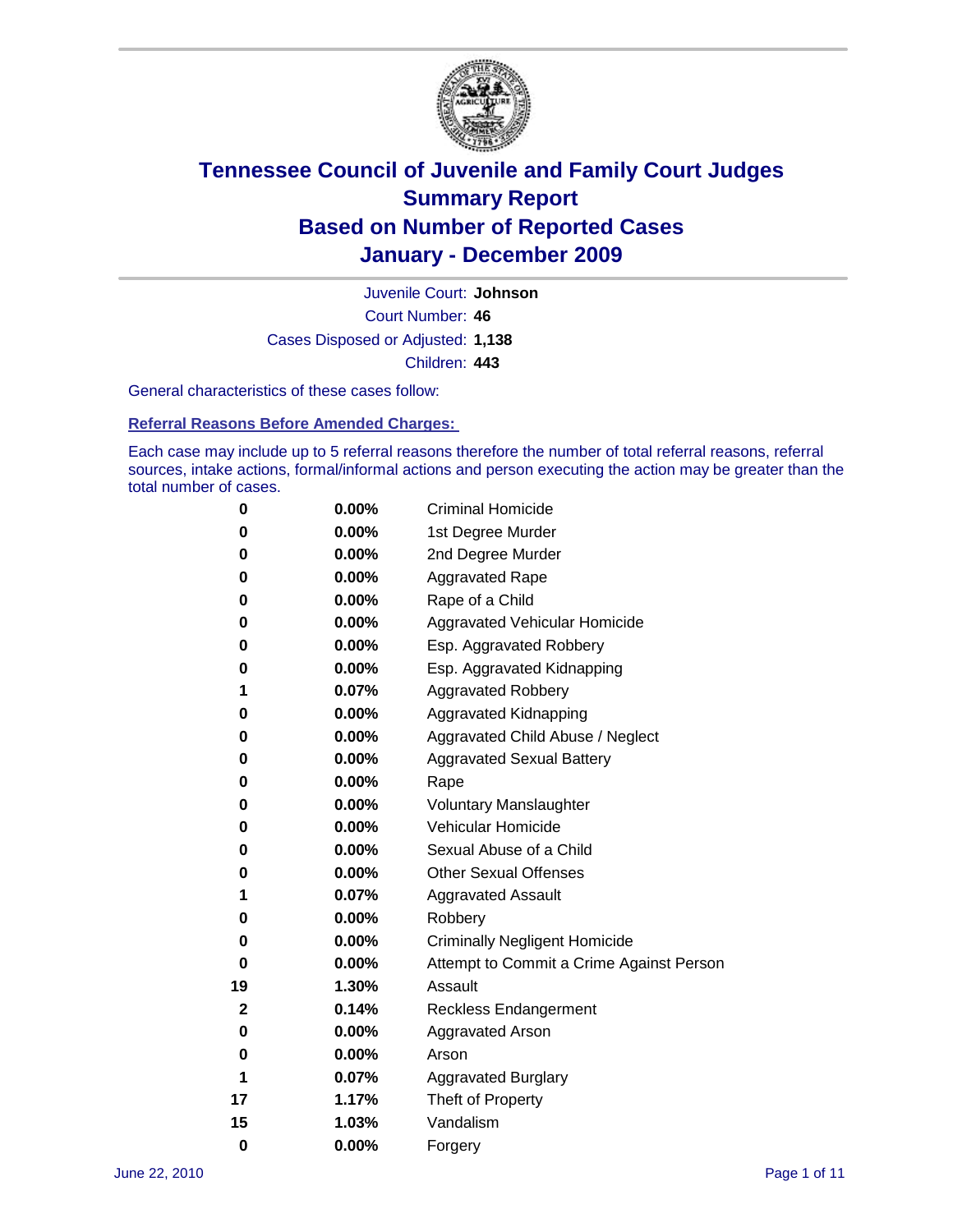

Court Number: **46** Juvenile Court: **Johnson** Cases Disposed or Adjusted: **1,138** Children: **443**

#### **Referral Reasons Before Amended Charges:**

Each case may include up to 5 referral reasons therefore the number of total referral reasons, referral sources, intake actions, formal/informal actions and person executing the action may be greater than the total number of cases.

| $\pmb{0}$    | 0.00%    | <b>Worthless Checks</b>                                     |
|--------------|----------|-------------------------------------------------------------|
| 0            | 0.00%    | Illegal Possession / Fraudulent Use of Credit / Debit Cards |
| 7            | 0.48%    | <b>Burglary</b>                                             |
| 0            | $0.00\%$ | Unauthorized Use of a Vehicle                               |
| 0            | $0.00\%$ | <b>Cruelty to Animals</b>                                   |
| 0            | $0.00\%$ | Sale of Controlled Substances                               |
| 0            | $0.00\%$ | <b>Other Drug Offenses</b>                                  |
| 18           | 1.24%    | Possession of Controlled Substances                         |
| $\mathbf 0$  | $0.00\%$ | <b>Criminal Attempt</b>                                     |
| $\mathbf 2$  | 0.14%    | Carrying Weapons on School Property                         |
| 0            | 0.00%    | Unlawful Carrying / Possession of a Weapon                  |
| 4            | 0.27%    | <b>Evading Arrest</b>                                       |
| 0            | 0.00%    | Escape                                                      |
| 6            | 0.41%    | Driving Under Influence (DUI)                               |
| 15           | 1.03%    | Possession / Consumption of Alcohol                         |
| 0            | 0.00%    | Resisting Stop, Frisk, Halt, Arrest or Search               |
| 0            | $0.00\%$ | <b>Aggravated Criminal Trespass</b>                         |
| 5            | 0.34%    | Harassment                                                  |
| 0            | 0.00%    | Failure to Appear                                           |
| 6            | 0.41%    | Filing a False Police Report                                |
| $\bf{0}$     | 0.00%    | Criminal Impersonation                                      |
| 34           | 2.33%    | <b>Disorderly Conduct</b>                                   |
| 23           | 1.58%    | <b>Criminal Trespass</b>                                    |
| 4            | 0.27%    | Public Intoxication                                         |
| 0            | $0.00\%$ | Gambling                                                    |
| 137          | 9.40%    | Traffic                                                     |
| $\mathbf 0$  | $0.00\%$ | Local Ordinances                                            |
| 3            | 0.21%    | Violation of Wildlife Regulations                           |
| $\mathbf{2}$ | 0.14%    | Contempt of Court                                           |
| 18           | 1.24%    | Violation of Probation                                      |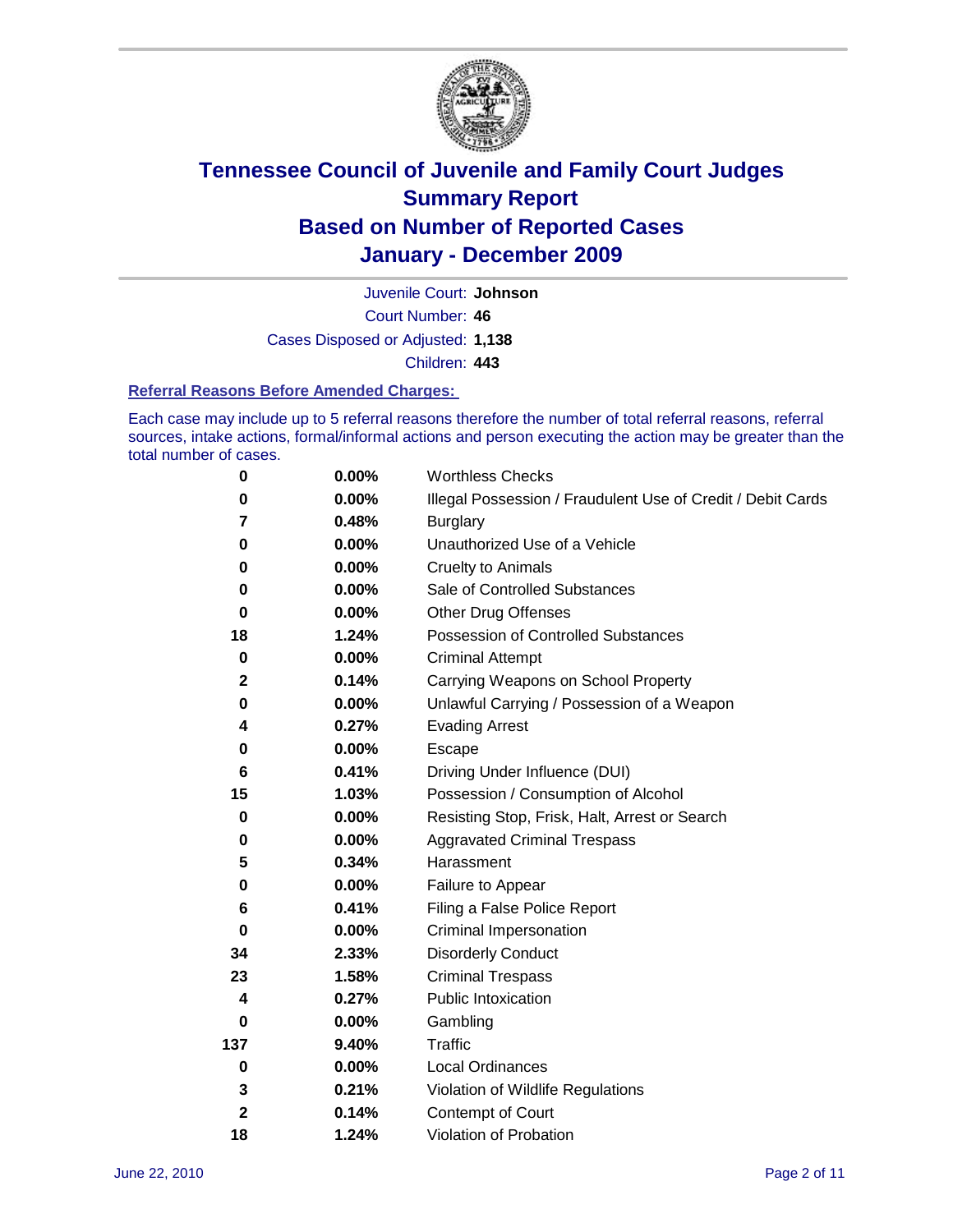

Court Number: **46** Juvenile Court: **Johnson** Cases Disposed or Adjusted: **1,138** Children: **443**

#### **Referral Reasons Before Amended Charges:**

Each case may include up to 5 referral reasons therefore the number of total referral reasons, referral sources, intake actions, formal/informal actions and person executing the action may be greater than the total number of cases.

| 1,457          | 100.00%  | <b>Total Referrals</b>                 |
|----------------|----------|----------------------------------------|
| 46             | 3.16%    | Other                                  |
| 0              | 0.00%    | <b>Consent to Marry</b>                |
| 0              | 0.00%    | <b>Request for Medical Treatment</b>   |
| 587            | 40.29%   | <b>Child Support</b>                   |
| 7              | 0.48%    | Paternity / Legitimation               |
| 6              | 0.41%    | Visitation                             |
| 19             | 1.30%    | Custody                                |
| 0              | 0.00%    | <b>Foster Care Review</b>              |
| 348            | 23.88%   | <b>Administrative Review</b>           |
| 0              | $0.00\%$ | <b>Judicial Review</b>                 |
| 0              | 0.00%    | Violation of Informal Adjustment       |
| 5              | 0.34%    | <b>Violation of Pretrial Diversion</b> |
| $\mathbf{2}$   | 0.14%    | <b>Termination of Parental Rights</b>  |
| 27             | 1.85%    | Dependency / Neglect                   |
| $\bf{0}$       | 0.00%    | <b>Physically Abused Child</b>         |
| 0              | 0.00%    | Sexually Abused Child                  |
| 0              | $0.00\%$ | Violation of Curfew                    |
| $\bf{0}$       | $0.00\%$ | Violation of a Valid Court Order       |
| 41             | 2.81%    | Possession of Tobacco Products         |
| $\mathbf 0$    | $0.00\%$ | Out-of-State Runaway                   |
| $\overline{7}$ | 0.48%    | In-State Runaway                       |
| 15             | 1.03%    | Truancy                                |
| 5              | 0.34%    | Unruly Behavior                        |
| $\mathbf 2$    | 0.14%    | <b>Violation of Aftercare</b>          |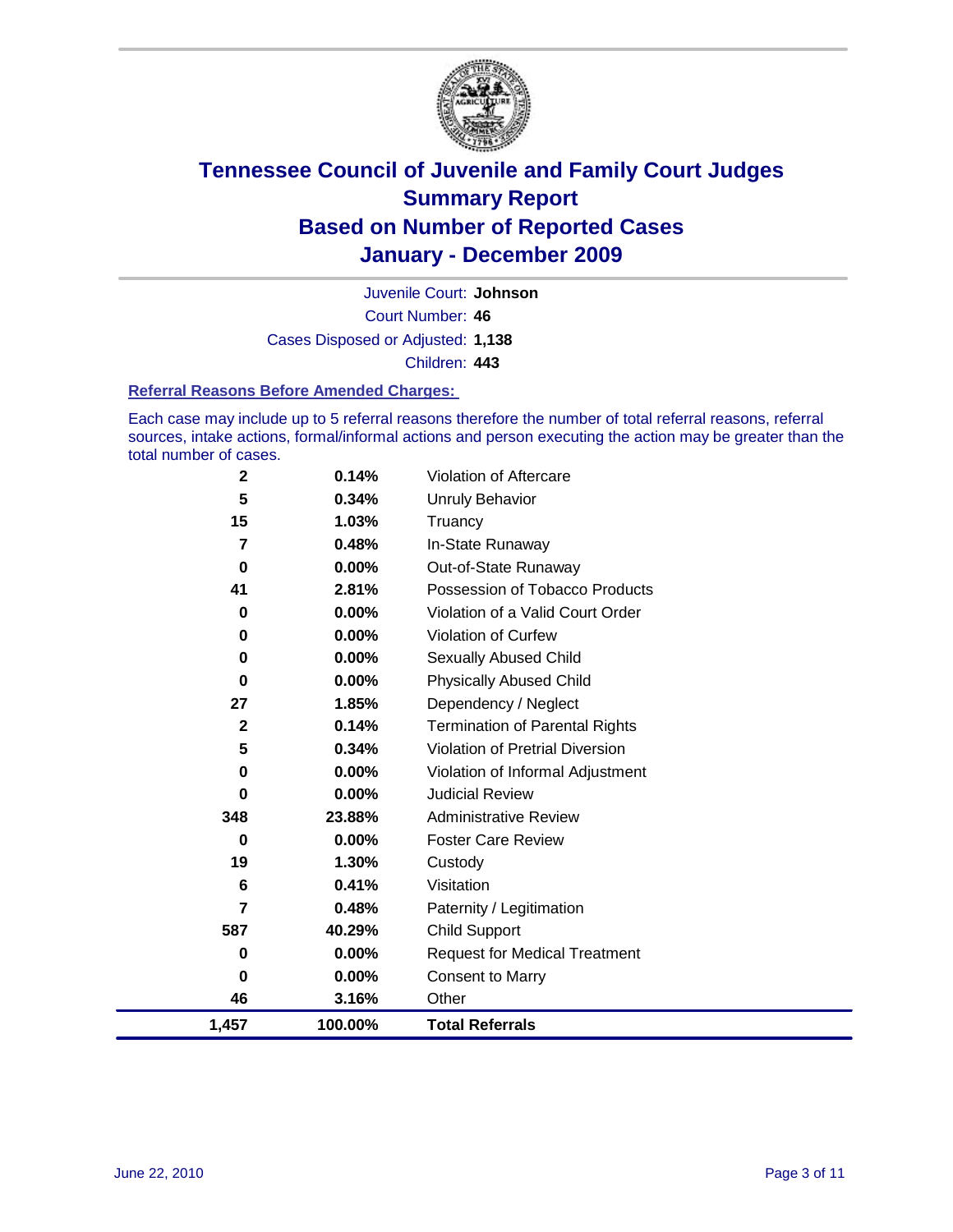

|                            |                                   | Juvenile Court: Johnson           |  |  |
|----------------------------|-----------------------------------|-----------------------------------|--|--|
|                            | Court Number: 46                  |                                   |  |  |
|                            | Cases Disposed or Adjusted: 1,138 |                                   |  |  |
|                            |                                   | Children: 443                     |  |  |
| <b>Referral Sources: 1</b> |                                   |                                   |  |  |
| 315                        | 21.62%                            | Law Enforcement                   |  |  |
| 35                         | 2.40%                             | Parents                           |  |  |
| 3                          | 0.21%                             | <b>Relatives</b>                  |  |  |
| 0                          | 0.00%                             | Self                              |  |  |
| 67                         | 4.60%                             | School                            |  |  |
| 0                          | 0.00%                             | <b>CSA</b>                        |  |  |
| 67                         | 4.60%                             | <b>DCS</b>                        |  |  |
| $\mathbf{2}$               | 0.14%                             | <b>Other State Department</b>     |  |  |
| 582                        | 39.95%                            | <b>District Attorney's Office</b> |  |  |
| 335                        | 22.99%                            | <b>Court Staff</b>                |  |  |
| 0                          | 0.00%                             | Social Agency                     |  |  |
| $\bf{0}$                   | 0.00%                             | <b>Other Court</b>                |  |  |
| 23                         | 1.58%                             | Victim                            |  |  |
| 5                          | 0.34%                             | Child & Parent                    |  |  |
| 0                          | 0.00%                             | Hospital                          |  |  |
| 0                          | 0.00%                             | Unknown                           |  |  |
| 23                         | 1.58%                             | Other                             |  |  |
| 1,457                      | 100.00%                           | <b>Total Referral Sources</b>     |  |  |

### **Age of Child at Referral: 2**

| 443 | 100.00% | <b>Total Child Count</b> |
|-----|---------|--------------------------|
| 0   | 0.00%   | Unknown                  |
| 8   | 1.81%   | Ages 19 and Over         |
| 88  | 19.86%  | Ages 17 through 18       |
| 90  | 20.32%  | Ages 15 through 16       |
| 51  | 11.51%  | Ages 13 through 14       |
| 25  | 5.64%   | Ages 11 through 12       |
| 181 | 40.86%  | Ages 10 and Under        |
|     |         |                          |

<sup>1</sup> If different than number of Referral Reasons (1457), verify accuracy of your court's data.

<sup>2</sup> One child could be counted in multiple categories, verify accuracy of your court's data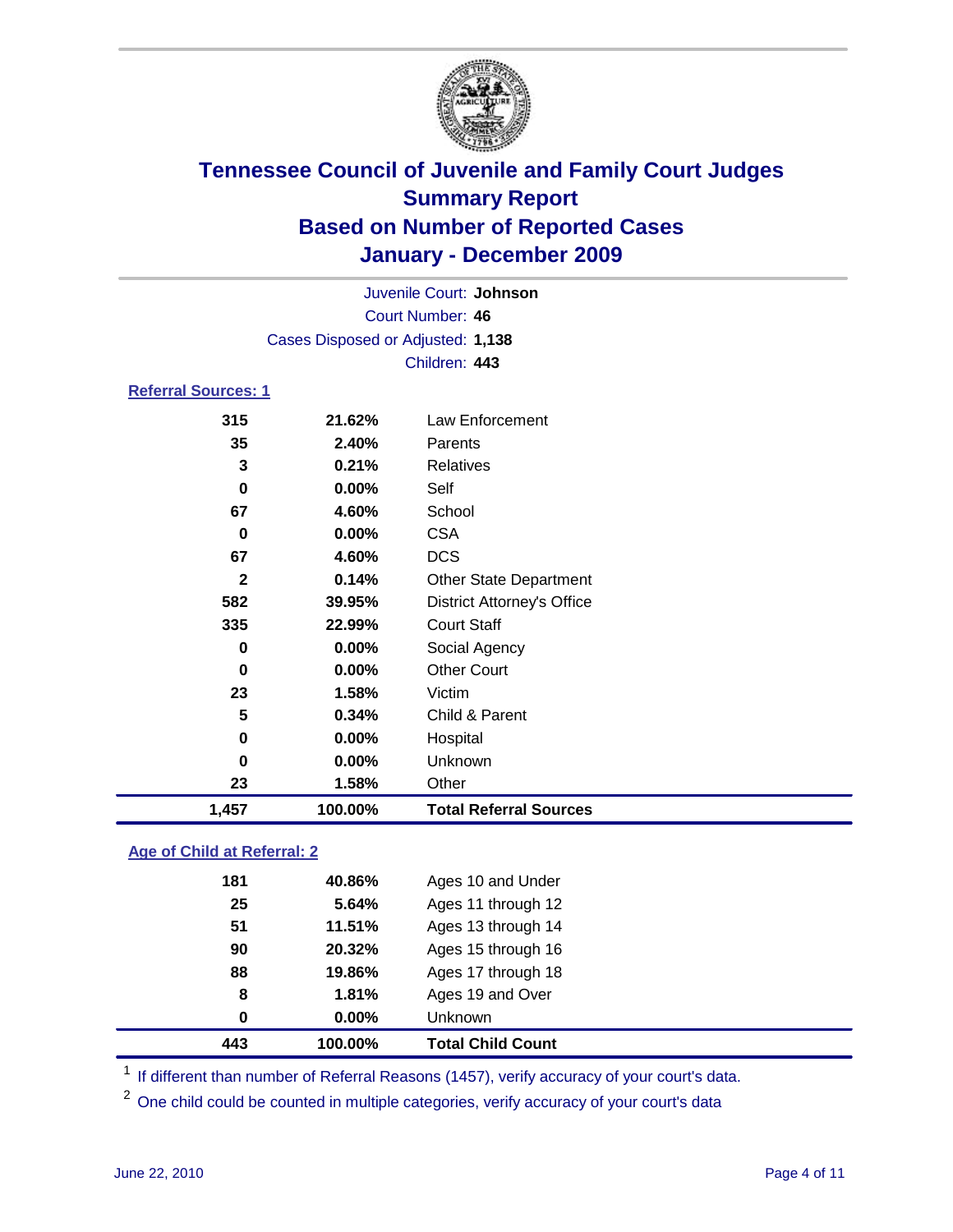

| Juvenile Court: Johnson                 |                                   |                          |  |  |  |
|-----------------------------------------|-----------------------------------|--------------------------|--|--|--|
| Court Number: 46                        |                                   |                          |  |  |  |
|                                         | Cases Disposed or Adjusted: 1,138 |                          |  |  |  |
|                                         |                                   | Children: 443            |  |  |  |
| Sex of Child: 1                         |                                   |                          |  |  |  |
| 273                                     | 61.63%                            | Male                     |  |  |  |
| 170                                     | 38.37%                            | Female                   |  |  |  |
| $\mathbf 0$                             | 0.00%                             | Unknown                  |  |  |  |
| 443                                     | 100.00%                           | <b>Total Child Count</b> |  |  |  |
| Race of Child: 1                        |                                   |                          |  |  |  |
| 440                                     | 99.32%                            | White                    |  |  |  |
| 1                                       | 0.23%                             | African American         |  |  |  |
| 0                                       | 0.00%                             | Native American          |  |  |  |
| $\mathbf 0$                             | 0.00%                             | Asian                    |  |  |  |
| 1                                       | 0.23%                             | Mixed                    |  |  |  |
| 1                                       | 0.23%                             | Unknown                  |  |  |  |
| 443                                     | 100.00%                           | <b>Total Child Count</b> |  |  |  |
| <b>Hispanic Origin: 1</b>               |                                   |                          |  |  |  |
| $\mathbf 0$                             | 0.00%                             | Yes                      |  |  |  |
| 442                                     | 99.77%                            | No                       |  |  |  |
| 1                                       | 0.23%                             | Unknown                  |  |  |  |
| 443                                     | 100.00%                           | <b>Total Child Count</b> |  |  |  |
| <b>School Enrollment of Children: 1</b> |                                   |                          |  |  |  |
| 335                                     | 75.62%                            | Yes                      |  |  |  |
| 104                                     | 23.48%                            | No                       |  |  |  |
| 4                                       | 0.90%                             | Unknown                  |  |  |  |
| 443                                     | 100.00%                           | <b>Total Child Count</b> |  |  |  |

One child could be counted in multiple categories, verify accuracy of your court's data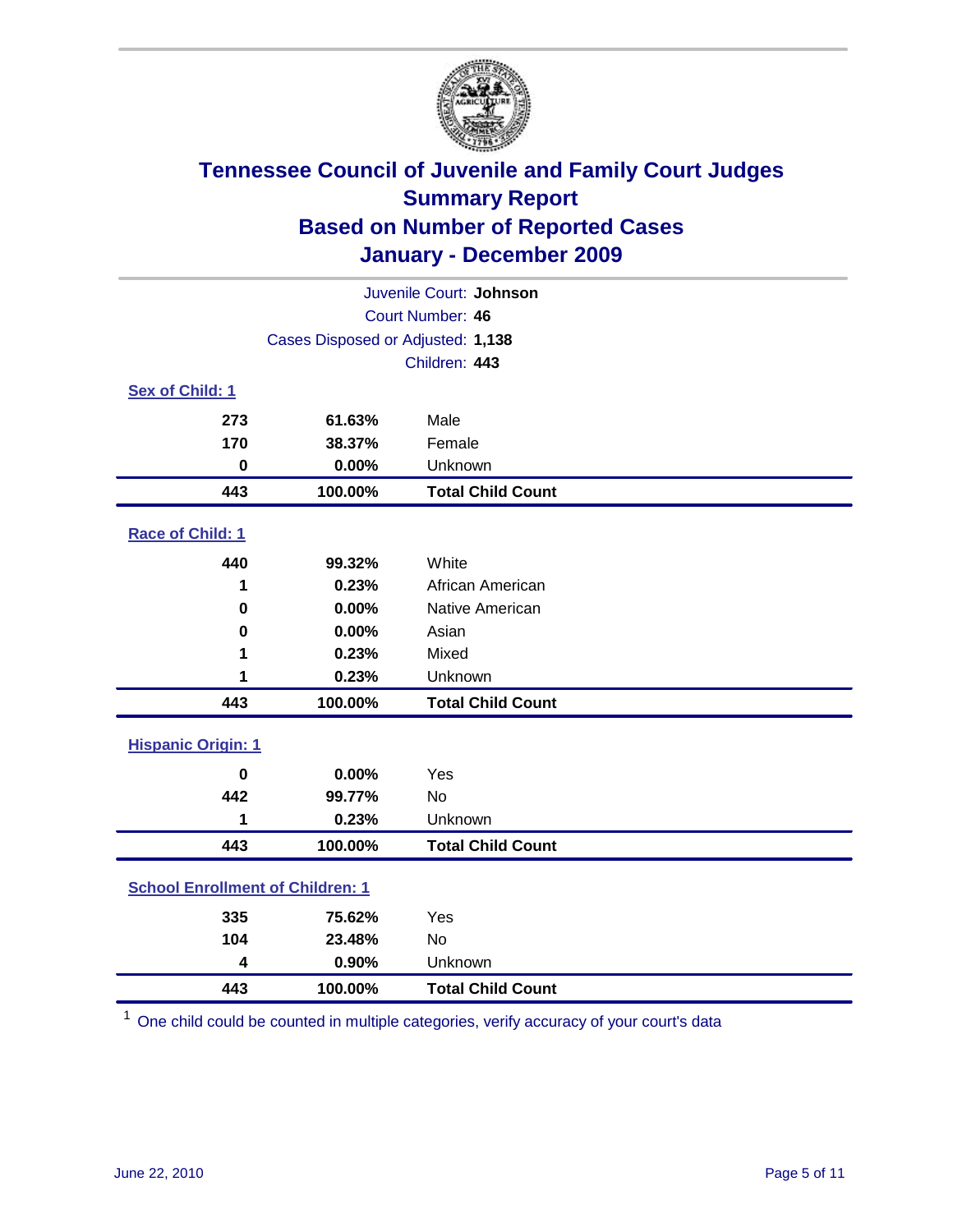

Court Number: **46** Juvenile Court: **Johnson** Cases Disposed or Adjusted: **1,138** Children: **443**

### **Living Arrangement of Child at Time of Referral: 1**

|     |          | <b>Total Child Count</b>     |
|-----|----------|------------------------------|
| 3   | 0.68%    | Other                        |
| 353 | 79.68%   | Unknown                      |
| 0   | $0.00\%$ | Independent                  |
|     | 0.23%    | In an Institution            |
| 0   | $0.00\%$ | In a Residential Center      |
| 3   | 0.68%    | In a Group Home              |
| 4   | $0.90\%$ | With Foster Family           |
| 1   | 0.23%    | With Adoptive Parents        |
| 23  | 5.19%    | <b>With Relatives</b>        |
| 11  | 2.48%    | With Father                  |
| 26  | 5.87%    | <b>With Mother</b>           |
| 3   | 0.68%    | With Mother and Stepfather   |
| 1   | 0.23%    | With Father and Stepmother   |
| 14  | 3.16%    | With Both Biological Parents |
|     |          | 100.00%                      |

#### **Type of Detention: 2**

| 1.138 | 100.00%  | <b>Total Detention Count</b> |
|-------|----------|------------------------------|
| 0     | 0.00%    | Other                        |
| 1,131 | 99.38%   | Does Not Apply               |
| 0     | $0.00\%$ | Unknown                      |
| 0     | $0.00\%$ | Psychiatric Hospital         |
| 0     | 0.00%    | Jail - No Separation         |
| 0     | $0.00\%$ | Jail - Partial Separation    |
| 0     | 0.00%    | Jail - Complete Separation   |
| 7     | 0.62%    | Juvenile Detention Facility  |
| 0     | $0.00\%$ | Non-Secure Placement         |
|       |          |                              |

<sup>1</sup> One child could be counted in multiple categories, verify accuracy of your court's data

<sup>2</sup> If different than number of Cases (1138) verify accuracy of your court's data.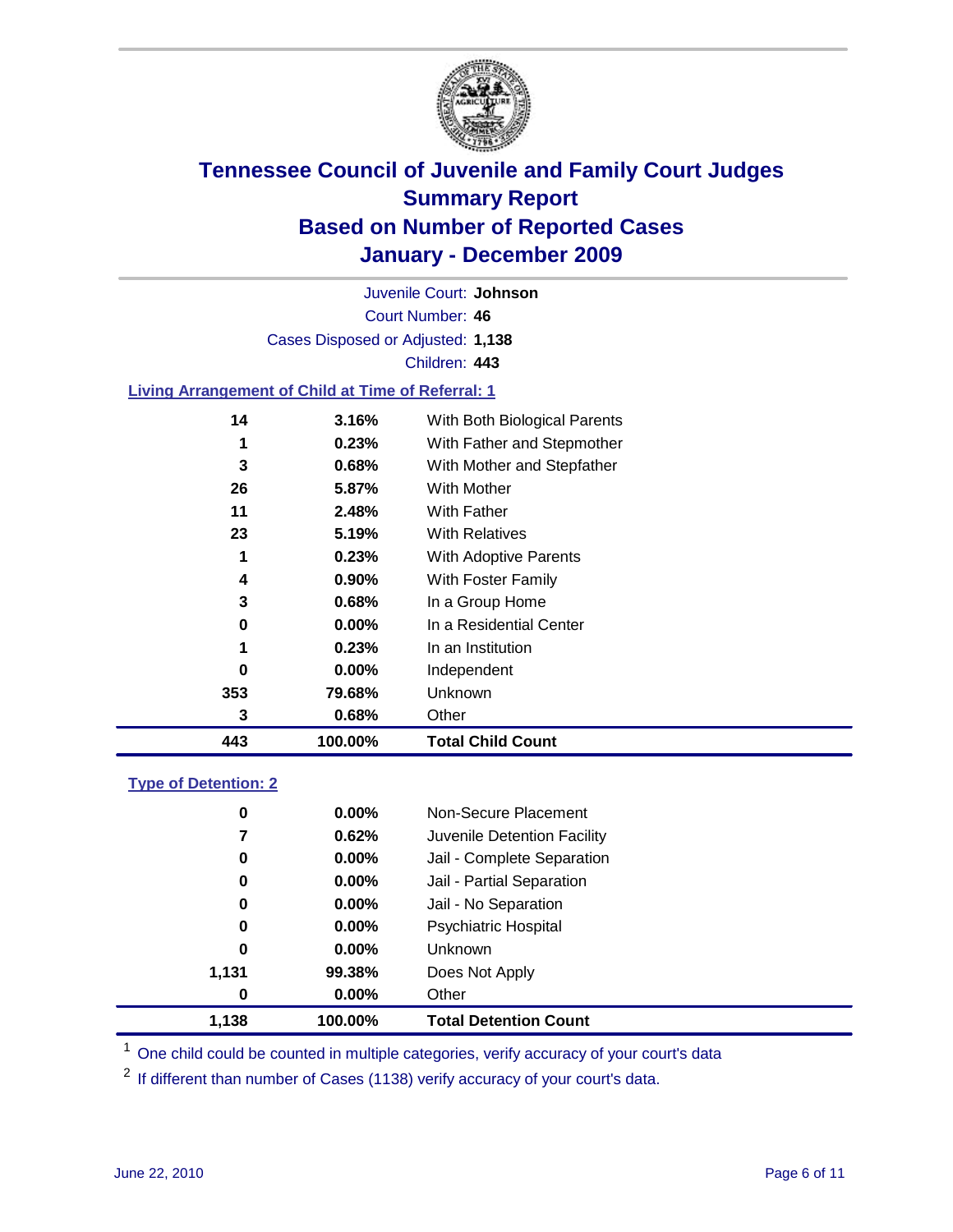

|                                                    | Juvenile Court: Johnson           |                                      |  |  |  |
|----------------------------------------------------|-----------------------------------|--------------------------------------|--|--|--|
|                                                    | Court Number: 46                  |                                      |  |  |  |
|                                                    | Cases Disposed or Adjusted: 1,138 |                                      |  |  |  |
|                                                    |                                   | Children: 443                        |  |  |  |
| <b>Placement After Secure Detention Hearing: 1</b> |                                   |                                      |  |  |  |
| 1                                                  | 0.09%                             | Returned to Prior Living Arrangement |  |  |  |
| 6                                                  | 0.53%                             | Juvenile Detention Facility          |  |  |  |
| $\bf{0}$                                           | 0.00%                             | Jail                                 |  |  |  |
| 0                                                  | 0.00%                             | Shelter / Group Home                 |  |  |  |
| 0                                                  | 0.00%                             | <b>Foster Family Home</b>            |  |  |  |
| 0                                                  | 0.00%                             | Psychiatric Hospital                 |  |  |  |
| U                                                  | 0.00%                             | Unknown                              |  |  |  |
| 1,131                                              | 99.38%                            | Does Not Apply                       |  |  |  |
| $\mathbf 0$                                        | 0.00%                             | Other                                |  |  |  |
| 1,138                                              | 100.00%                           | <b>Total Placement Count</b>         |  |  |  |
| <b>Intake Actions: 2</b>                           |                                   |                                      |  |  |  |
|                                                    |                                   |                                      |  |  |  |
| 246                                                | 16.88%                            | <b>Petition Filed</b>                |  |  |  |
| 76                                                 | 5.22%                             | <b>Motion Filed</b>                  |  |  |  |
| 192                                                | 13.18%                            | <b>Citation Processed</b>            |  |  |  |
| $\bf{0}$                                           | 0.00%                             | Notification of Paternity Processed  |  |  |  |
| $\bf{0}$                                           | 0.00%                             | Scheduling of Judicial Review        |  |  |  |
| $\bf{0}$                                           | 0.00%                             | Scheduling of Administrative Review  |  |  |  |
| 0                                                  | 0.00%                             | Scheduling of Foster Care Review     |  |  |  |
| 0                                                  | 0.00%                             | Unknown                              |  |  |  |
| 941                                                | 64.58%                            | Does Not Apply                       |  |  |  |
| $\mathbf{2}$                                       | 0.14%                             | Other                                |  |  |  |
| 1,457                                              | 100.00%                           | <b>Total Intake Count</b>            |  |  |  |

<sup>1</sup> If different than number of Cases (1138) verify accuracy of your court's data.

<sup>2</sup> If different than number of Referral Reasons (1457), verify accuracy of your court's data.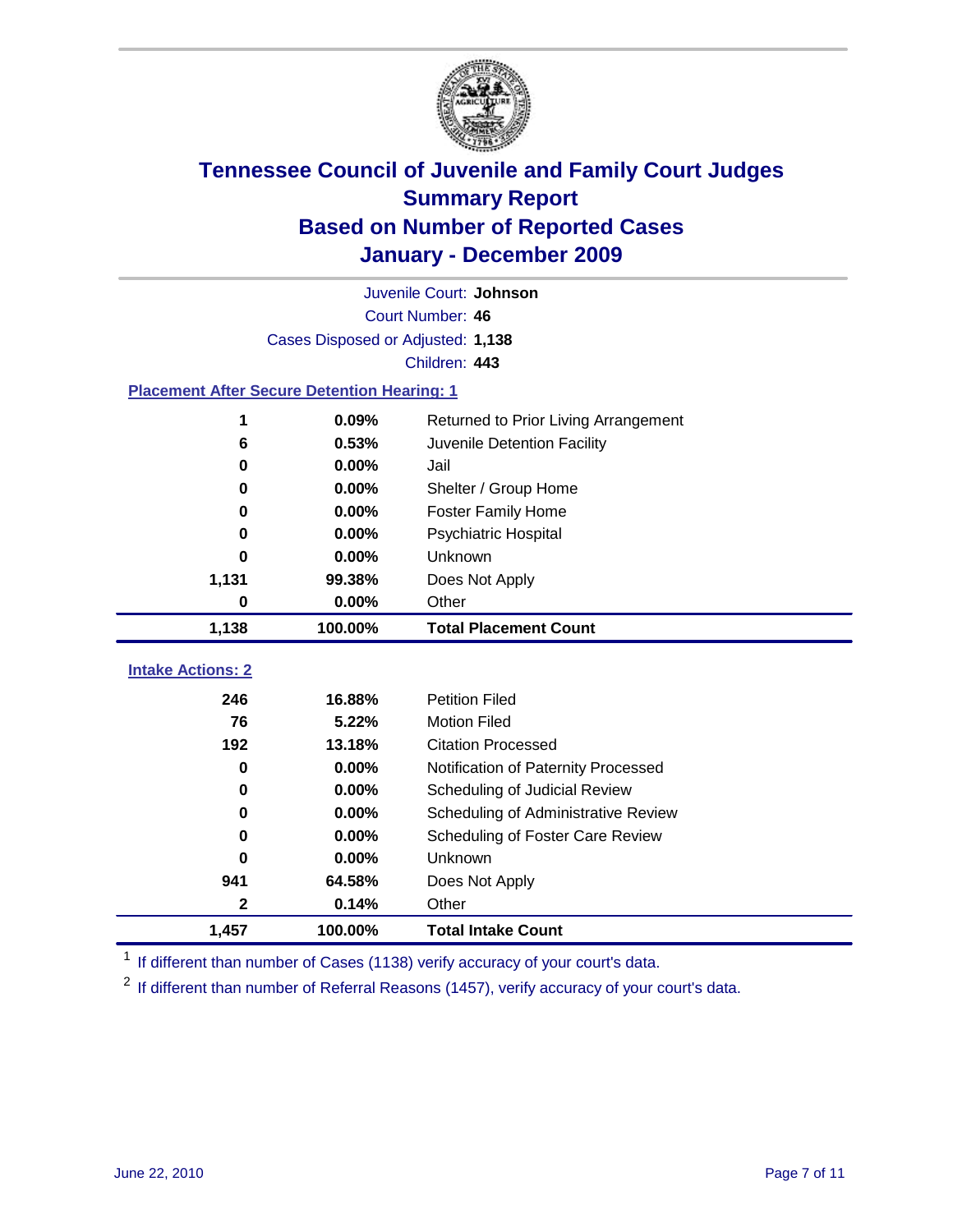

Court Number: **46** Juvenile Court: **Johnson** Cases Disposed or Adjusted: **1,138** Children: **443**

### **Last Grade Completed by Child: 1**

| 97       | 21.90%   | Too Young for School     |
|----------|----------|--------------------------|
| $\bf{0}$ | $0.00\%$ | Preschool                |
| 0        | 0.00%    | Kindergarten             |
| 0        | $0.00\%$ | 1st Grade                |
| 0        | 0.00%    | 2nd Grade                |
| 0        | 0.00%    | 3rd Grade                |
| 0        | 0.00%    | 4th Grade                |
| 0        | $0.00\%$ | 5th Grade                |
| 0        | 0.00%    | 6th Grade                |
| 0        | $0.00\%$ | 7th Grade                |
| 6        | 1.35%    | 8th Grade                |
| 0        | 0.00%    | 9th Grade                |
| 0        | $0.00\%$ | 10th Grade               |
| 2        | 0.45%    | 11th Grade               |
| 1        | 0.23%    | 12th Grade               |
| 0        | $0.00\%$ | Non-Graded Special Ed    |
| 1        | 0.23%    | <b>GED</b>               |
| 0        | 0.00%    | Graduated                |
| 0        | 0.00%    | Never Attended School    |
| 336      | 75.85%   | Unknown                  |
| 0        | 0.00%    | Other                    |
| 443      | 100.00%  | <b>Total Child Count</b> |

### **Enrolled in Special Education: 1**

| 4            | $0.90\%$ | Yes                      |
|--------------|----------|--------------------------|
| 437          | 98.65%   | No                       |
| $\mathbf{p}$ | 0.45%    | <b>Unknown</b>           |
| 443          | 100.00%  | <b>Total Child Count</b> |

One child could be counted in multiple categories, verify accuracy of your court's data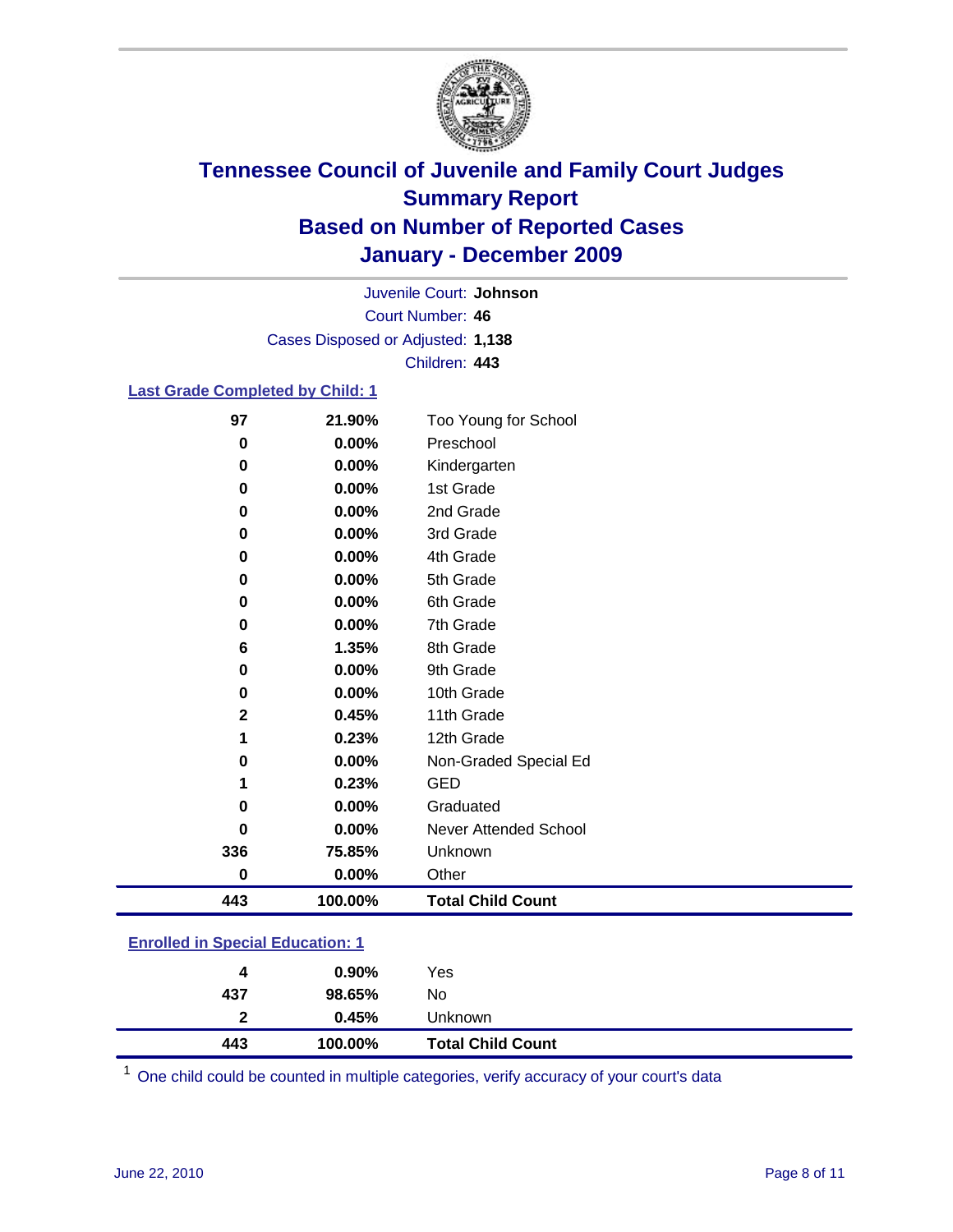

| Juvenile Court: Johnson      |                                   |                           |  |  |  |
|------------------------------|-----------------------------------|---------------------------|--|--|--|
|                              | Court Number: 46                  |                           |  |  |  |
|                              | Cases Disposed or Adjusted: 1,138 |                           |  |  |  |
|                              |                                   | Children: 443             |  |  |  |
| <b>Action Executed By: 1</b> |                                   |                           |  |  |  |
| 1,457                        | 100.00%                           | Judge                     |  |  |  |
| 0                            | $0.00\%$                          | Referee                   |  |  |  |
| 0                            | $0.00\%$                          | <b>YSO</b>                |  |  |  |
| $\bf{0}$                     | 0.00%                             | Other                     |  |  |  |
| 0                            | 0.00%                             | Unknown                   |  |  |  |
| 1,457                        | 100.00%                           | <b>Total Action Count</b> |  |  |  |

### **Formal / Informal Actions: 1**

| 166          | 11.39%   | Dismissed                                        |
|--------------|----------|--------------------------------------------------|
| 0            | $0.00\%$ | Retired / Nolle Prosequi                         |
| 88           | 6.04%    | <b>Complaint Substantiated Delinquent</b>        |
| 24           | 1.65%    | <b>Complaint Substantiated Status Offender</b>   |
| 19           | 1.30%    | <b>Complaint Substantiated Dependent/Neglect</b> |
| 0            | $0.00\%$ | <b>Complaint Substantiated Abused</b>            |
| 0            | $0.00\%$ | <b>Complaint Substantiated Mentally III</b>      |
| 0            | $0.00\%$ | Informal Adjustment                              |
| 35           | 2.40%    | <b>Pretrial Diversion</b>                        |
| 0            | $0.00\%$ | <b>Transfer to Adult Court Hearing</b>           |
| $\mathbf{2}$ | 0.14%    | Charges Cleared by Transfer to Adult Court       |
| 137          | 9.40%    | Special Proceeding                               |
| 26           | 1.78%    | <b>Review Concluded</b>                          |
| 778          | 53.40%   | Case Held Open                                   |
| 182          | 12.49%   | Other                                            |
| 0            | 0.00%    | <b>Unknown</b>                                   |
| 1,457        | 100.00%  | <b>Total Action Count</b>                        |

<sup>1</sup> If different than number of Referral Reasons (1457), verify accuracy of your court's data.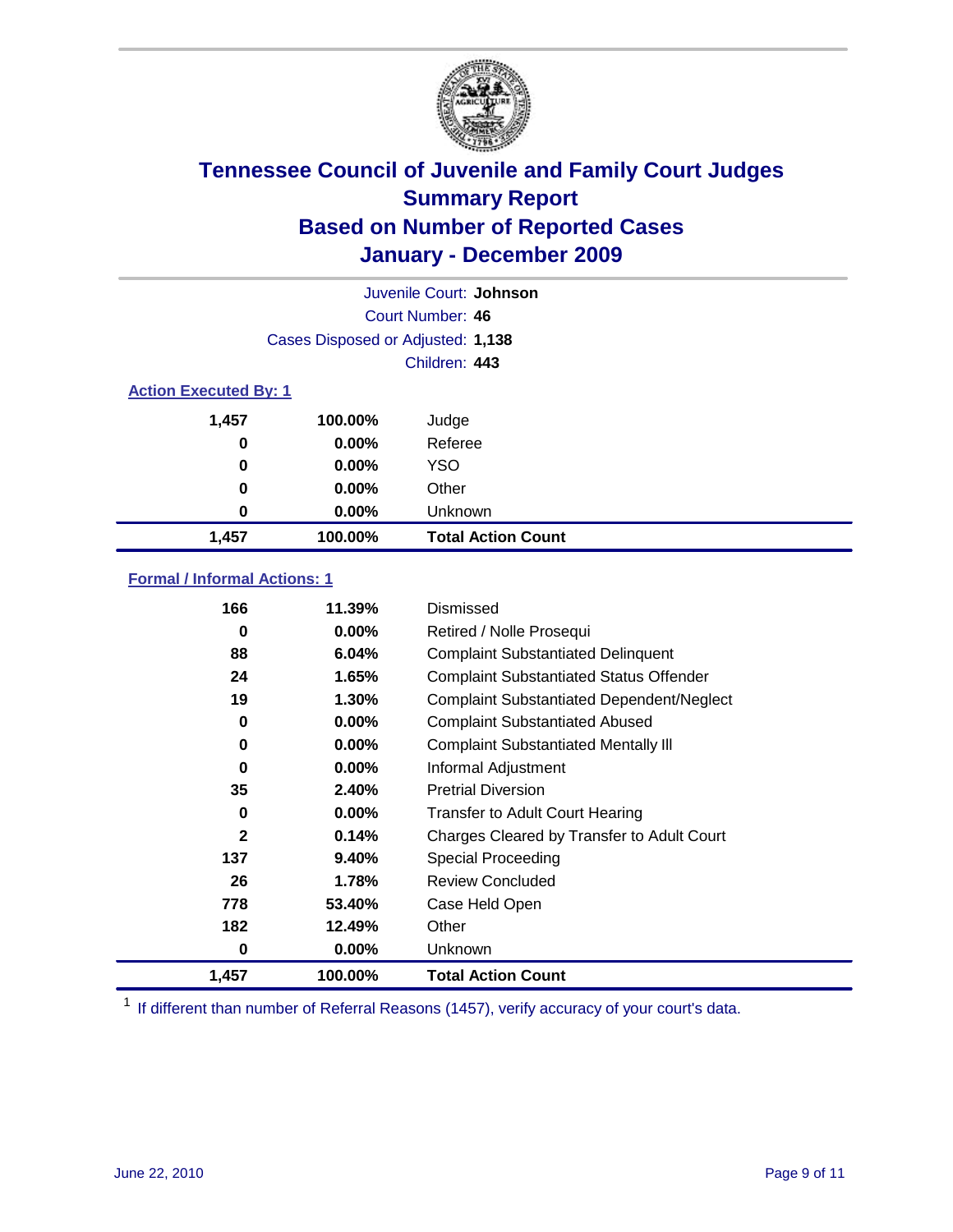

|                       |                                   | Juvenile Court: Johnson                               |
|-----------------------|-----------------------------------|-------------------------------------------------------|
|                       |                                   | Court Number: 46                                      |
|                       | Cases Disposed or Adjusted: 1,138 |                                                       |
|                       |                                   | Children: 443                                         |
| <b>Case Outcomes:</b> |                                   | There can be multiple outcomes for one child or case. |
| 118                   | 7.25%                             | <b>Case Dismissed</b>                                 |
| 0                     | 0.00%                             | Case Retired or Nolle Prosequi                        |
| 0                     | 0.00%                             | Warned / Counseled                                    |
| 706                   | 43.39%                            | <b>Held Open For Review</b>                           |
| 11                    | 0.68%                             | Supervision / Probation to Juvenile Court             |
| 0                     | 0.00%                             | <b>Probation to Parents</b>                           |
| 0                     | 0.00%                             | Referral to Another Entity for Supervision / Service  |
| 0                     | 0.00%                             | Referred for Mental Health Counseling                 |
| 13                    | 0.80%                             | Referred for Alcohol and Drug Counseling              |
| 0                     | 0.00%                             | <b>Referred to Alternative School</b>                 |
| 0                     | 0.00%                             | Referred to Private Child Agency                      |
| 0                     | 0.00%                             | Referred to Defensive Driving School                  |
| 0                     | 0.00%                             | Referred to Alcohol Safety School                     |
| 2                     | 0.12%                             | Referred to Juvenile Court Education-Based Program    |
| 0                     | 0.00%                             | Driver's License Held Informally                      |
| 0                     | 0.00%                             | <b>Voluntary Placement with DMHMR</b>                 |
| 0                     | 0.00%                             | <b>Private Mental Health Placement</b>                |
| 0                     | 0.00%                             | <b>Private MR Placement</b>                           |
| 0                     | 0.00%                             | Placement with City/County Agency/Facility            |
| 0                     | 0.00%                             | Placement with Relative / Other Individual            |
| 187                   | 11.49%                            | Fine                                                  |
| 20                    | 1.23%                             | <b>Public Service</b>                                 |
| 8                     | 0.49%                             | Restitution                                           |
| 0                     | 0.00%                             | <b>Runaway Returned</b>                               |
| 11                    | 0.68%                             | No Contact Order                                      |
| 1                     | 0.06%                             | Injunction Other than No Contact Order                |
| 0                     | 0.00%                             | <b>House Arrest</b>                                   |
| 0                     | 0.00%                             | <b>Court Defined Curfew</b>                           |
| 1                     | 0.06%                             | Dismissed from Informal Adjustment                    |
| 0                     | 0.00%                             | <b>Dismissed from Pretrial Diversion</b>              |
| 0                     | 0.00%                             | <b>Released from Probation</b>                        |
| 1                     | 0.06%                             | <b>Transferred to Adult Court</b>                     |
| 0                     | $0.00\%$                          | <b>DMHMR Involuntary Commitment</b>                   |